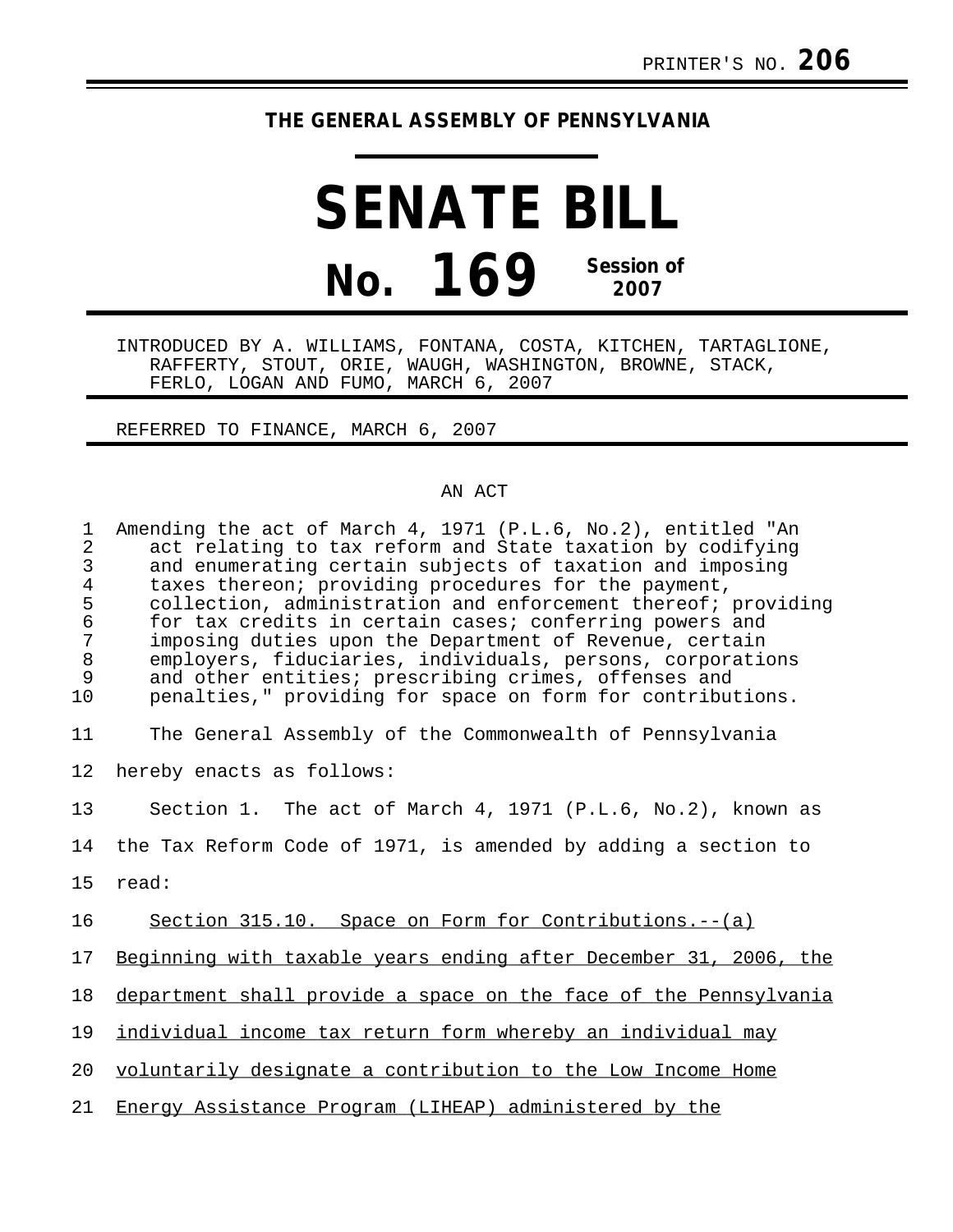1 Department of Public Welfare. Persons may do so by stating the 2 amount of the contribution, not less than one dollar (\$1), on 3 the return and that the contribution will increase the amount of 4 payment to accompany the return. Failure to remit any amount of 5 increased payment shall reduce the contribution accordingly. 6 (b) The department shall determine annually the total amount 7 designated under this section, less reasonable administrative 8 costs, and shall report the amount to the State Treasurer who 9 shall transfer the amount to a restricted revenue account within 10 the General Fund to be used by the Department of Public Welfare 11 to provide additional funds to the Low Income Home Energy 12 Assistance Program. 13 (c) The department shall provide adequate information 14 concerning the contribution to the Low Income Home Energy 15 Assistance Program Fund in its instructions which accompany the 16 Pennsylvania income tax return forms. The information concerning 17 the contribution to the fund shall include the listing of an 18 address furnished by the Department of Public Welfare to which 19 contributions may be sent by taxpayers wishing to contribute 20 directly to the Low Income Home Energy Assistance Program Fund 21 administered by the Department of Public Welfare. 22 (d) The Low Income Home Energy Assistance Program Fund is 23 established. It shall be a restricted revenue account within the 24 General Fund. It shall be administered by the Department of 25 Public Welfare. 26 (e) The Department of Public Welfare shall report annually 27 to the respective committees of the Senate and the House of 28 Representatives which have jurisdiction over public welfare 29 matters on the amount received via the contribution plan and how 30 the funds were utilized.

20070S0169B0206 - 2 -